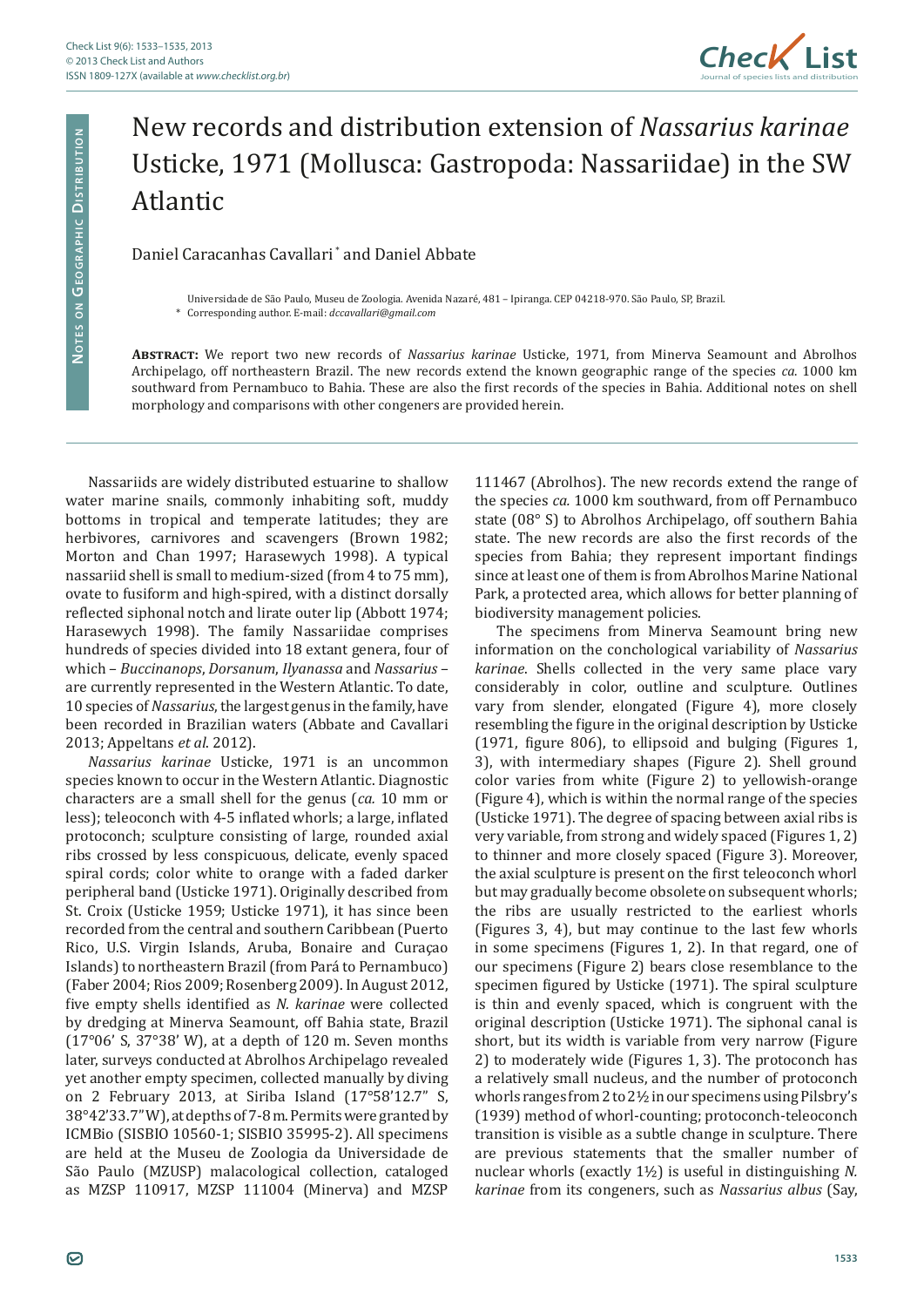

**Figures 1-4.** *Nassarius karinae* (Minerva Seamount, off Bahia state, Brazil, 17°06' S, 37°38' W; MZSP 110917) conchological variation. 1. Length = 8.4 mm, width = 4.3 mm; 2. Length = 8.7 mm, width = 4.5 mm; 3. Length = 8.6 mm, width = 4.5 mm; 4. Length = 10.8 mm, width = 5.3 mm.

1826) (which is reported as having 2 nuclear whorls by Usticke (1971) and Faber (2004), though Rios (2009) mentions 1½ nuclear whorls); however, most authors did not stipulate the whorl-counting method, which could lead to inconsistent whorl numbers (e.g., Pilsbry's (1939) versus Verduin's (1977)). The minute shell size, the spiral sculpture with evenly spaced thin lines throughout the teleoconch, protoconch outline and the presence of a faint (often interrupted) brownish spiral band are invariable features in all specimens, and compare fittingly with the original description.

The assemblage of specimens studied herein allows for a more precise comparison between *Nassarius karinae* and congeners occurring in the same area. *Nassarius karinae* differs by having a minute size, a bulbous, smooth protoconch, by bearing more delicate, evenly spaced spiral lines on all teleoconch whorls, and having fewer whorls. Additionally, it differs from *N. albus* by being more elongate; it differs from *N. vibex* (Say, 1822) by being more elongate with deeper sutures, with a much less developed parietal shield, and lacking nodules; from *N. scissuratus* (Dall, 1889) by lacking nodules, having a more weakly bent canal. It can be distinguished from *N. pernitidus* (Dall, 1889) by its more evident axial and spiral sculpture and the absence of nodules. Mean measurements (in mm, n = 6): Length =  $9.13 \pm 0.87$  (min 8.2, max 10.8); Width =  $4.6 \pm$ 0.41 (min 3.9, max 5.3).



**Figure 5.** Locations of the new records. BA – Bahia state, ES – Espírito Santo state.

**Acknowledgments:** The authors would like to thank José Coltro Jr. (Femorale) for helping with the samplings. We also thank Franklin N. Santos for organizing the expedition to Abrolhos Archipelago, Patrícia O. V. Lima Abbate for helping with the samplings and Luiz R. L. Simone for many helpful comments on the paper.